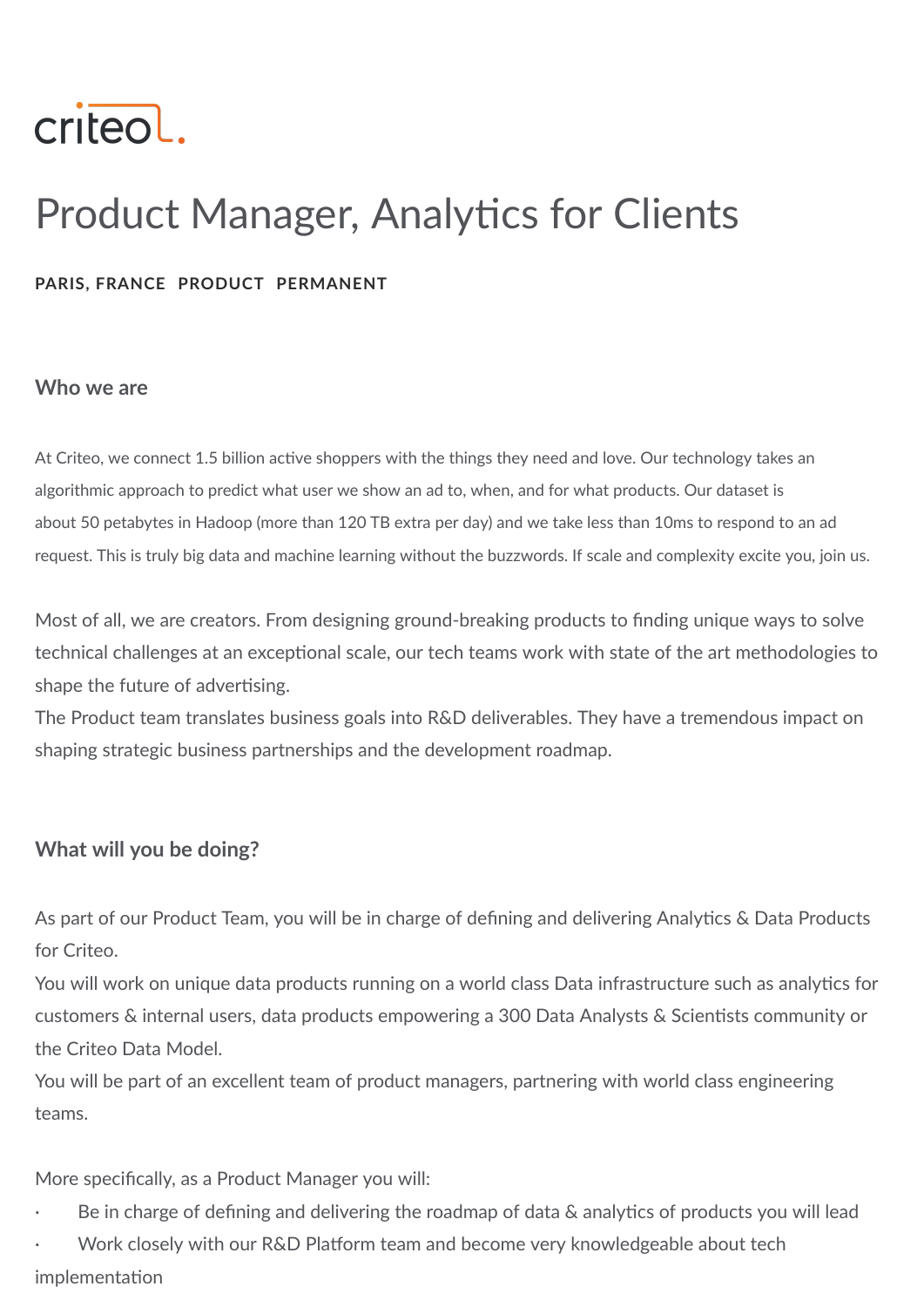- Master Criteo customers' objectives & analytics needs
- Own a strong knowledge about internal users' analytics & data needs
- Work with effective product management practices and methods
- Contribute to the vision on how Criteo data should be processed, accessed and consumed

Support this vision, by describing, prioritizing and justifying new systems, tools and features for your products

### **What do we expect?**

The successful candidate will be able to demonstrate the following:

- You have 4+ years of experience either
- o in an analytical position (mathematics / finance / consulting)
- o working with digital technology (Web, Mobile, UX design…) as a developer, designer or product manager

o as a consultant in a digital agency or a marketing technology company, working at a strategic level with customer

- You have experience with agile methodologies
- You can negotiate and influence within a complex organization to achieve your goals
- You have strong communication and presentation skills
- You are very pragmatic and like pushing your ideas end to end
- You are versatile and dynamic
- You have a real interest in technology and like working in fast-paced environments
- You are fluent in English

The ideal candidate will also have Product management knowledge and experience in analytics & data projects.

#### #LI-CN2

At Criteo, we dare to be different. We believe that diversity fuels innovation and creates an energy that can be seen and felt all over Criteo. We champion different perspectives and are committed to creating a workplace where all Criteos are heard, feel a sense of belonging, and are treated with respect and dignity.

Criteo collects your personal data for the purposes of managing Criteo's recruitment related activities. Consequently, Criteo may use your personal data in relation to

the evaluation and selection of applicants. Your information will be accessible to the different Criteo entities across the world. By clicking the "Apply" button you